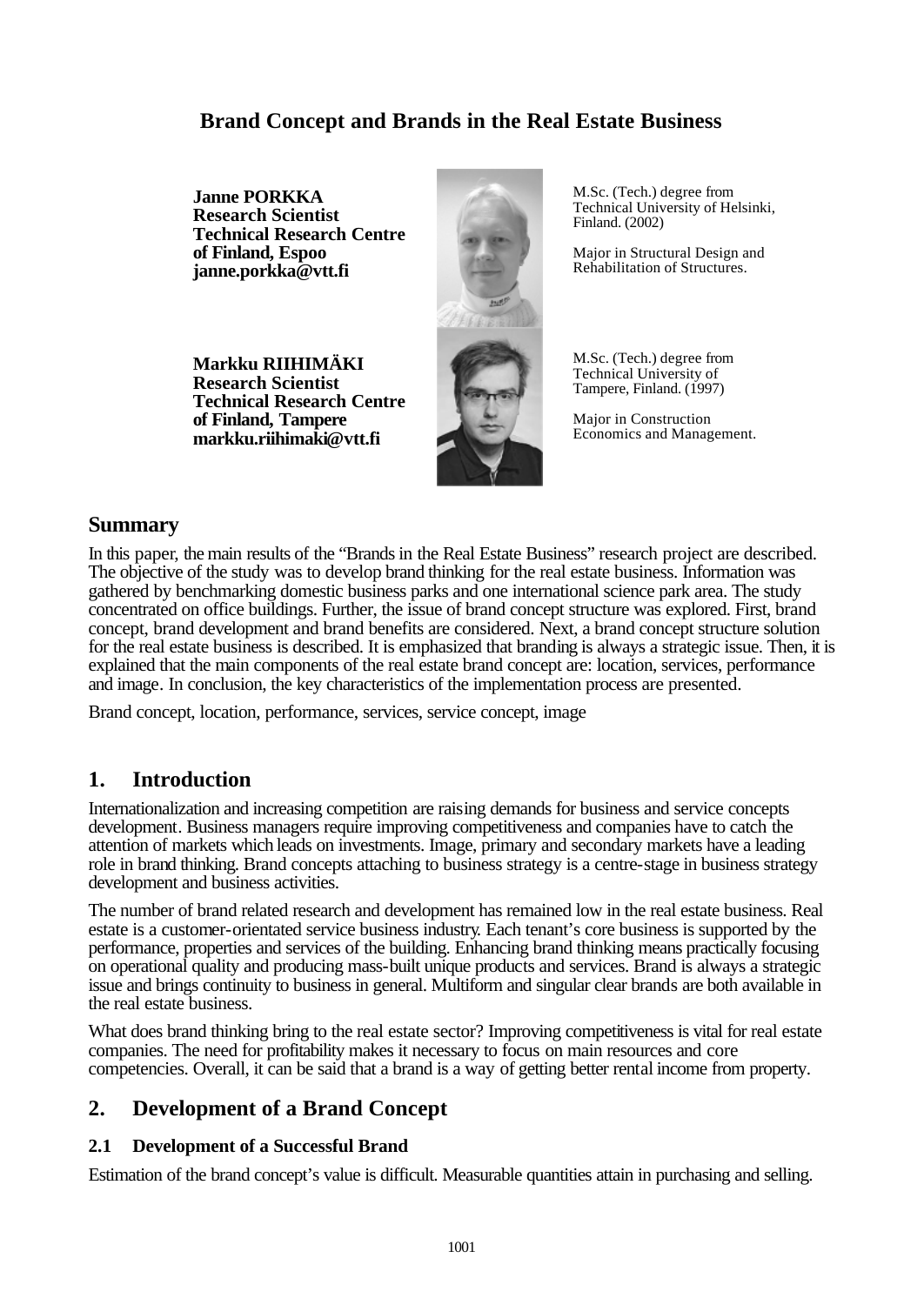The identity, dissimilarity and assets comprise of business know-how, actions and strategy. Products are easier to copy than services. In many cases, services are the core of a brand. Surprisingly, there are not so many valuable service brands. Qualified and motivated personnel are a cornerstone of a successful brand concept development. Organization achieves better results if everyone believes in same values. Developing work includes lots of strategic analysis and drafts of strategies.

Brand development is highly united to a feeling of appearance. In practical terms, this means that it has to be distinct from competitors and satisfy customers. Differentiation reaches the highest level when the strengths and weaknesses of the business and its competitors are taken into consideration.

#### **2.2 Phases of Development**

Brand development always requires lots of creativity and individuality [1]. Mere knowledge of theory will not guarantee the success. Implementation process to business strategy and everyday operations can sometimes override theory. Customer orientation has a leading role in active real estate business [2]. Cautions behind customer's purchase behaviour are essential for quality and value control.

The first phase of Customer Based Brand Equity Model (see Fig. 1) is execution of analyses. Aim definition and market research provide the basis for brand-related strategic decisions. Knowing customers, competitors, present brand and backing organizations is necessary when improving quality. A brand is the set of associations related to it. These represent why the brand exists and offer a promise of customer satisfaction.



The identity includes unique group of merged images and defines the goals, purpose and self-image of a brand. [4]

Positioning is related to a brand identity and it specifies brand's advantages for a consumer. [4]

Segmentation is used for splitting markets into the homogeneous marketing communications segments containing consumers, customers or companies with similar needs and behaviour. [4]

*Fig. 1 Customer Based Brand Equity model. [3]*

Brand element, target and content identifying are done in the second phase. This includes also brandrelated decision making. Brand elements are visual or verbal information that identifies the product. A successful brand can be defined as: "a name, a symbol or a combination of them" [3].

The brand concept is a blend of many flavours. Lists of elements are presented in many sources, for example, customer loyalty, recognition, merged positive and desirable images, and perceived high quality [5]. Other definitions are more general. For example, the value of a brand depends on two things: recognition of a brand and its intensity, suitability and uniqueness of the images associated with it [1].

Managing secondary associations is also included to the means of brand development. Secondary associations are brand-related images which got their origin from other brand element, for instance a region or other company. Secondary associations are worth of utilizing if those are widely recognized and highly respected [4].

Knowledge of a brand is either recognition or recalling and matter of substance is to expose customer to brand elements. Image is an impression of a brand in a customer's mind based on associations aroused [4]. Successful brand concept has intensive, favourable and unique associations, which are often the result of company's advanced brand culture.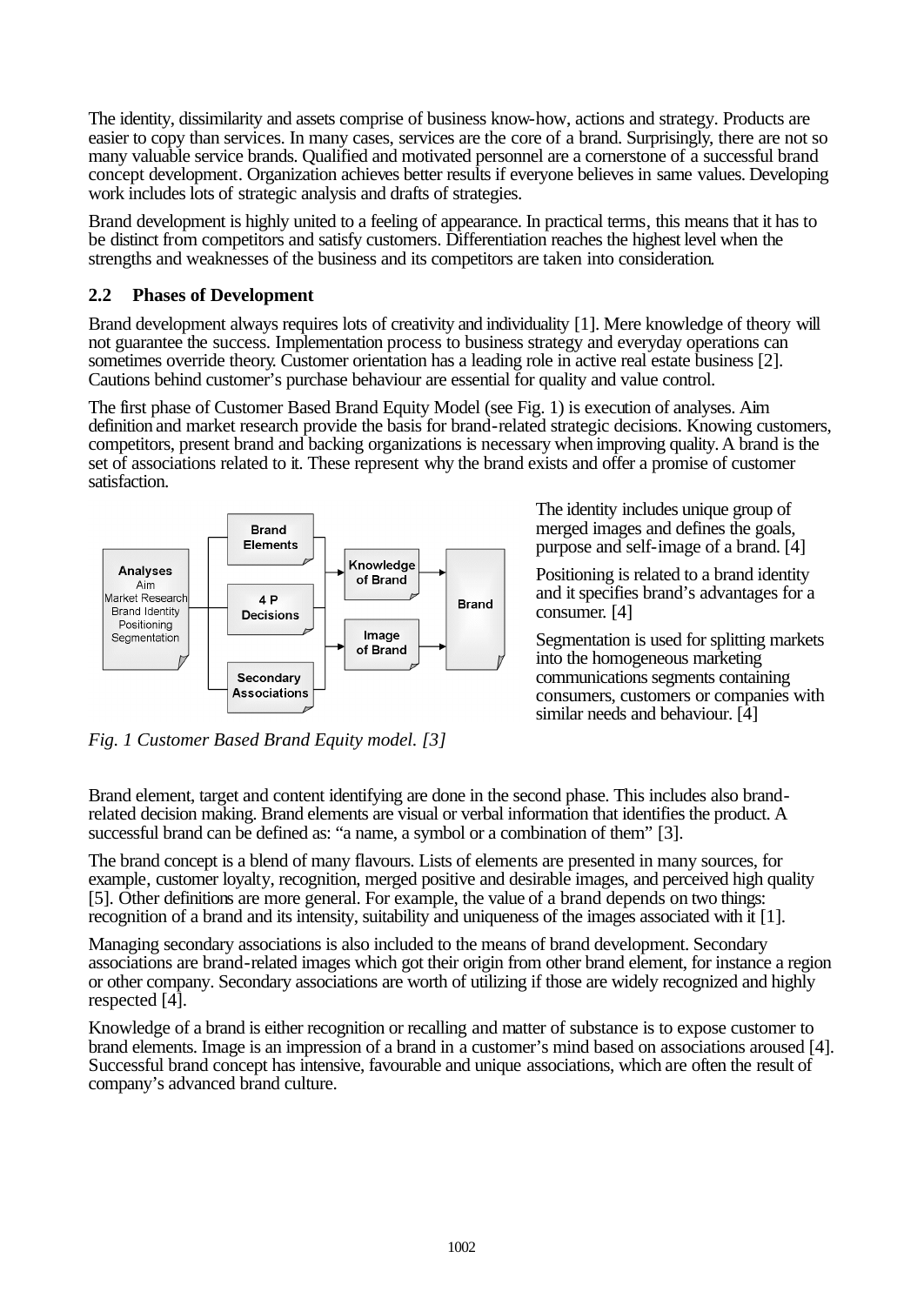# **3. Brand Concept in the Real Estate Business**

#### **3.1 Different Points of View**

The real estate sector builds up from sub sectors with different orientations. The way a brand concept is structured depends on the point of view. This study focused on three perspectives: regional development, property ownership and real estate development.

The term, brand management, is often replaced with the term, brand leadership. This is a result of a change in the business culture, where formal management is replaced with informal leadership. One main communication skill is the capability to do teamwork.

Benchmarking is a continuous, systematic process for evaluating products, services and work processes or organizations that are recognized as representing the best practices, for the purpose of organizational improvement. [6] Some of the results in the next section were gathered by benchmarking in domestic business parks and an international science park area. The essence of benchmarking process is a balance of borrowing from the best practices and fitting to own needs. At the organizational level, benchmarking is a change management tool that gives a vision of present. Moreover, it can guide development of correct characteristics. It reveals strengths and weaknesses, is applicable to internal, external, functional and generic purposes. Also, it is a key factor for the utilizing systematic and structured approach. The successful use of benchmarking, like all tools, means allocation of resources for result planning, reporting and interpreting.

#### **3.2 Structure of a Brand Concept**

The structure of brand concept was originally presented in the project "Customer Needs in the Real Estate Business" in VTT [2]. Four main components of the brand concept are: location, services, performance and image (Fig. 2).



*Fig. 2 Structure of the real estate brand concept.[2]*

Structure is "an iceberg" standing on location, performance and services. Image is the tip of the iceberg giving the final value for a brand.

Main components of the structure are explained in the following section. During the study, services were noticed to have a key role. Accordingly, more attention was paid to services.

#### **3.3 Main Components of the Brand Concept**

#### 3.3.1 Location

Location is the result of business strategy and defines brands regional expectations. In terms of growth, location is an important factor. It is a combination of physical and operational location. Location of company's head quarters is normally a compromise between functional and operational location. In every case, the most suitable solution is unique. It depends on company's business strategy and where the identity of the company is defined. Identity can be, for example, centre or growth area orientation and rent level correlates with identity. The general level of rents is higher in centre areas. Positioning and segmentation are tools for selecting most suitable combination of tenants.

Physical location means entities of site, traffic connections and immediate surroundings. Important issues in physical location are a central position and functional traffic connections. A good solution is, for example, a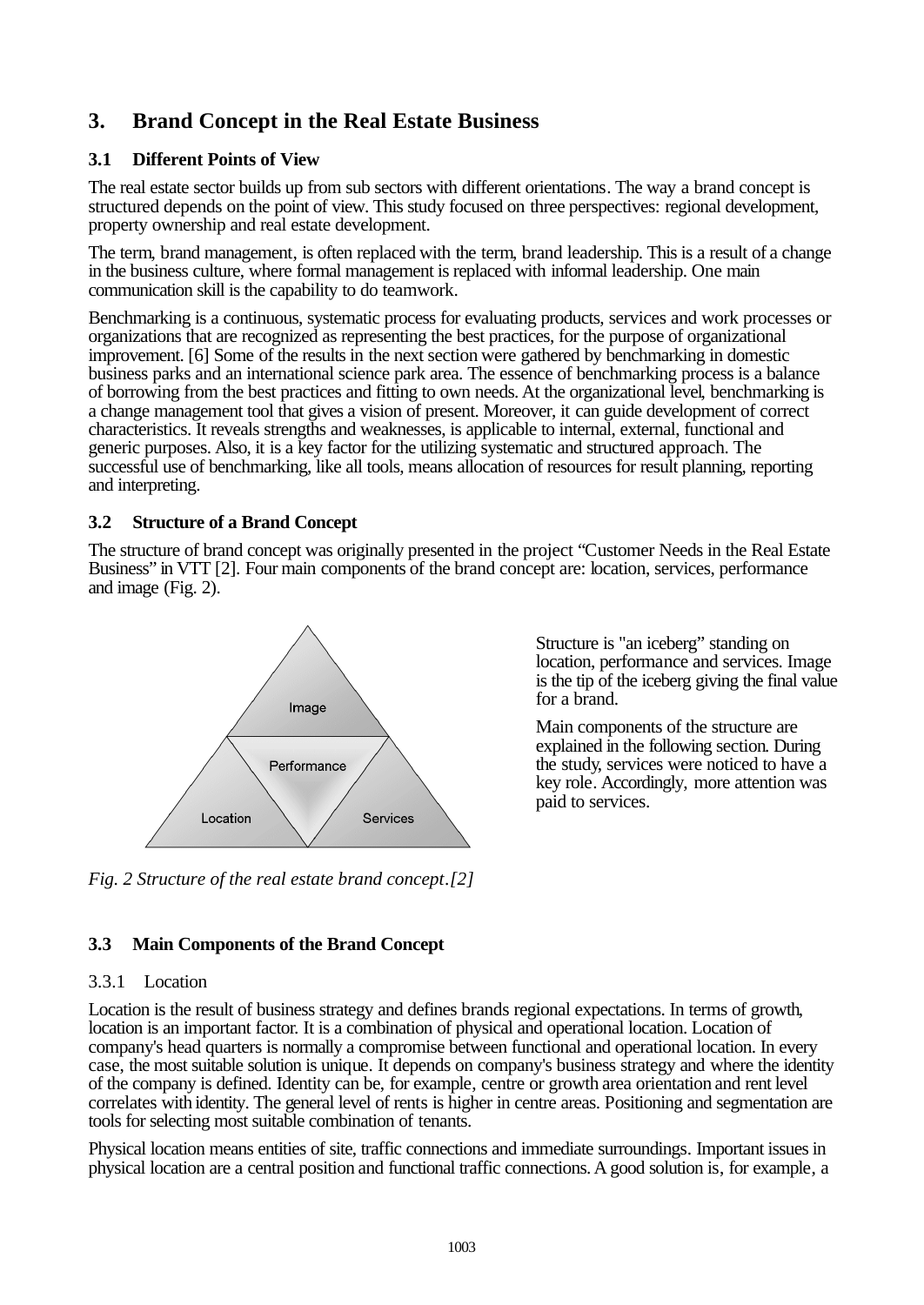location at the nodal point of public transportation, short distance to main market area and major roads running next to building. Traffic culture defines how much consideration needs to be given to motorists. For example, how parking should be organized. Internationalization sets up limits for distance to international airport.

Interaction and economical efficiency form together operational location. Size of the real estate has a major influence on operational location. It brings customers and competitor closer to each other and simultaneously raises interaction to higher level and creates possibilities for synergy. Sustainable development leads to combining business and education areas.

#### 3.3.2 Services

Offered services are the conclusion of different expectations. Recently, business culture has changed more and more to a service orientation. The significance of services has increased. Now, service business is a solid part of the real estate business and a brand too. The core of a real estate owner, service provider and developer brand leans firmly on the service concept. World-class service providers are also taking steps into domestic service markets in Finland. Tenants demand various and extensive service concepts and a favourable service concept is often a key for signing a lease contract.

Service production is normally done by a specified service provider. Practically this means a centralized service arrangement and having the same staff responsible for functionality and development. Services depend also on location identity.

Service concepts of the buildings can be classified many ways. Strongest trends are the march of communication services, the growing respect of staffing services and the increasing convenience and experience by added value services. The study introduces owner-user separation in a service concept of an office building (Fig. 3).

| Services in office building |                                |                          |
|-----------------------------|--------------------------------|--------------------------|
| <b>Owner services</b>       | User services                  |                          |
| Real estate management      | <b>Company services</b>        | <b>Staffing services</b> |
| Financial management        | Basic services                 | Working time services    |
| Information management      | Office and support<br>services | Added value services     |
|                             | Communication services         |                          |
|                             | Added value services           |                          |
|                             | Spatial services               |                          |
|                             | Consultation services          |                          |
|                             |                                |                          |

 *Fig. 3 Services in office building* 

Owner services include real estate management, financial management and information management services. User services have two main groups: company and staffing services. Company services consist of basic services, office and support services, communication services, added value services, spatial services and consultant services.

Basic services enable business in the property. Flexibility and formability are noticed as valuable assets. Content in office and support services vary from business to business. Ten years ago, communication services were part of those but recently they have become a cornerstone of the whole business. In information society, the role of Internet and electronic communication are essential. Synergy is a key to creativity and cooperation between companies. It is common that tenants have shared meeting rooms and spatial services give higher status for image. Tightened competition in the markets has an effect also on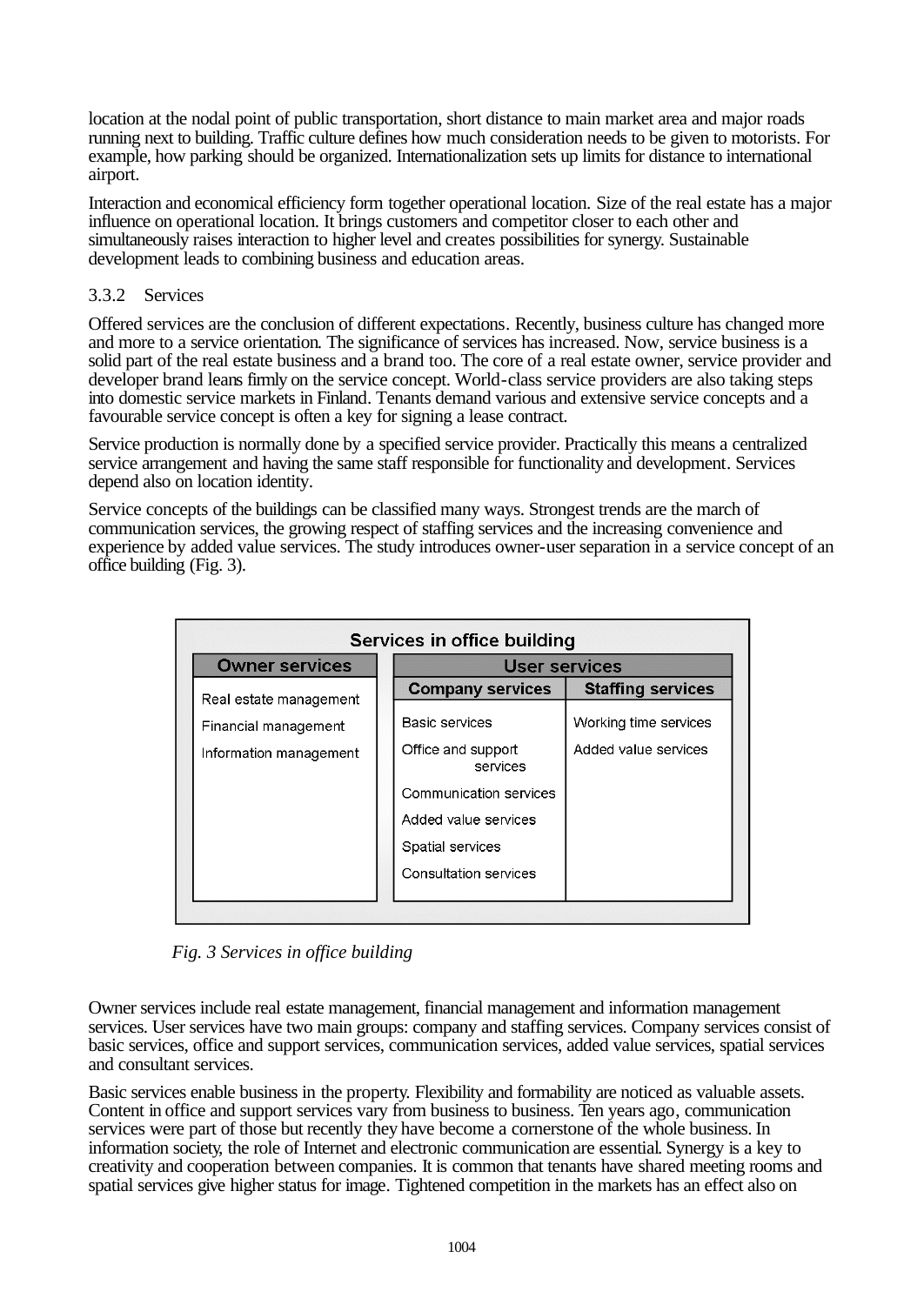investments and usage of consultant services has decreased.

Staffing services are appreciated because work efficiency increases when the wellbeing and satisfaction of personnel are maximized. There is two parts in staffing services: working time services and added value services. Also, small details can increase dramatically work motivation. Building developers lean more on immediate surroundings, with offices being located next to commercial centres wherever possible.

Offered service concepts in the office buildings are very similar and the differences remain mostly in the way services are provided. A recommended point of view is consumer orientation. Tenants are satisfied when they don't need to put extra effort on service. A problematic area in service lifetime is the continuity of development work, where far too many pauses in the development work are noticed.

#### 3.3.3 Performance

Performance describes how well the facility performs in its intended use. The main categories are: property performance, user performance, cost efficiency and eco efficiency. Property performance includes issues like indoor environment, service life and damage risk, flexibility, security, satisfaction, accessibility and availability.

User performance concentrates on service performance and service production performance. Cost efficiency clarifies the efficiency of space utilization and service production. Eco efficiency is applicable in particular cases, for example, if an old factory is renovated into an office.

Bigger differences in performance are noticed when comparing two buildings from different eras. Compared to a traditional office building, the business park concept has advances in space layout. Especially, shared spaces are more common and can create a greater prestige.

#### 3.3.4 Image

Images are a broad way to marketing a company and its products towards target segments. It builds up from brand elements: product and communication, and knowledge of brand and images. In the business, much effort is invested in brand elements, for instance, slogans and names are used in marketing. Product and communication is a combination of marketing arguments and communications. Knowledge of a brand consists of images aroused and secondary associations.

Brand development takes time and effort. Normally, positive results are not achieved over a night. Appreciation is the final result of a systematic brand development. Is there some quick ways for higher marketing influence? It is always possible to join two smaller brands together and market a composite brand. Sometimes this arouses international interest for two smaller domestic brands. However, everyone must remember that there are no shortcuts and best way is hard work.

### **4. Conclusions**

First, the brand concept was considered. It was stressed that brand concept is at the centre of an effective real estate business strategy. It was explained that the value of branding is hard to estimate because of its feeling of appearance and uniqueness. It was argued that differentiation reaches its highest level when the strengths and weaknesses of the business and its competitors are taken into consideration.

Next, the brand development and benefits were considered. In particular, it was stated that the successful brand concept has intensive, favourable and unique associations. In the Customer Based Brand Equity Model, the first phase is execution of analyses gathering together knowledge of customers, competitors, present brands and backing organizations. Secondly, brand elements, target and content were identified. In general, it was shown that brand concept is essentially a combination of many matters and a customer must be exposed to all brand elements.

Then, the brand concept structure solution for the real estate business was described and the key characteristics of the implementation process were presented. The need to replace formal management with informal leadership was emphasized. Benchmarking was use as a tool to reveal strengths and weaknesses of the brand concept's structure.

The four main components of the brand concept were described as location, services, performance and image. Location was a unique compromise between functional and operational location. Important issues of functional location were: a central or nodal point position, traffic connections, public transportation, private